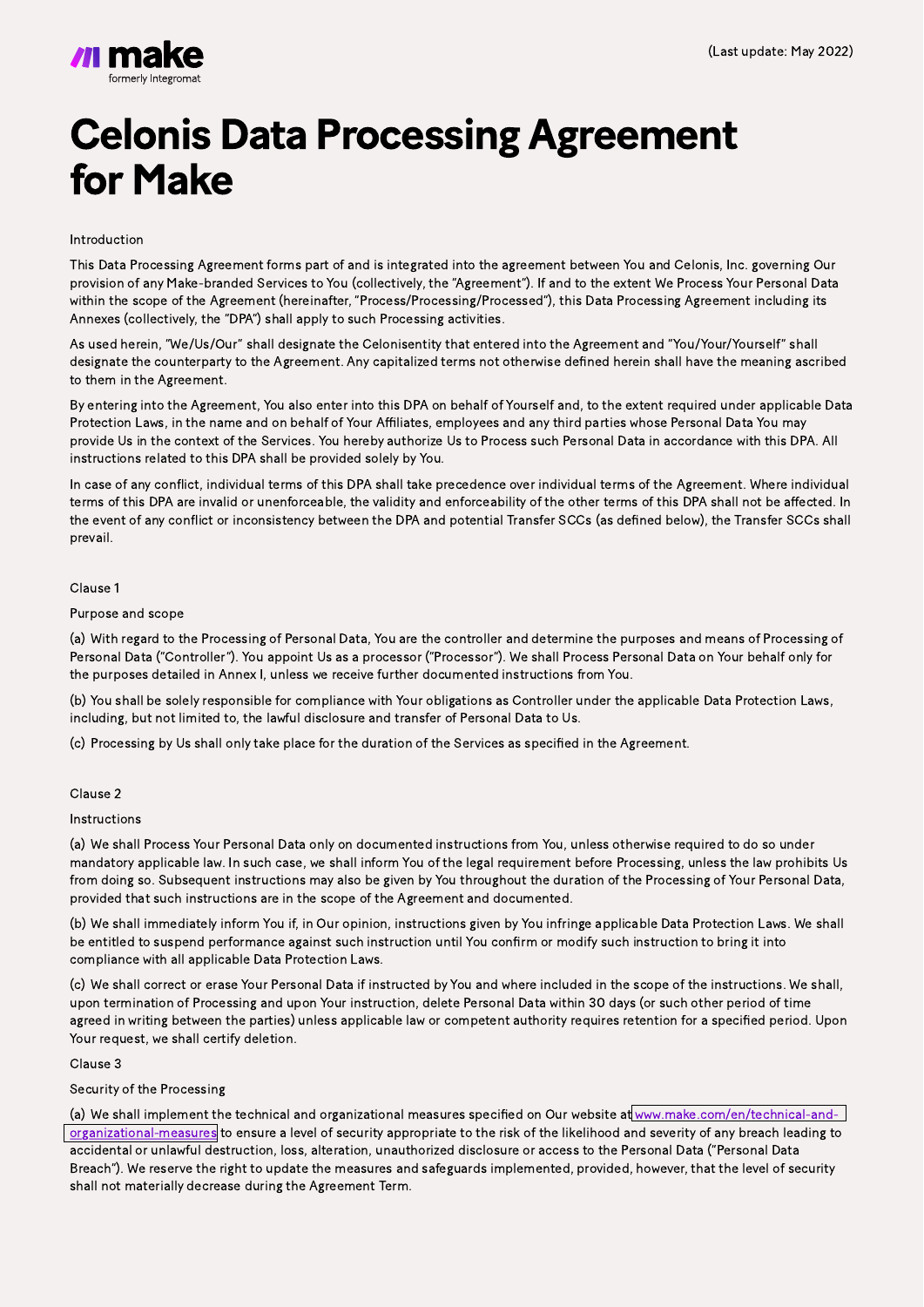(b) In assessing the appropriate level of security, We shall take into account the state of the art, the costs of implementation, the nature, scope, context and purposes of Processing and the risks involved for the data subjects.

(c) Access to the Personal Data by Our personnel shall be strictly limited to those individuals who need such access to implement, manage and monitor the Services. Any personnel authorized to access the Personal Data have committed themselves to confidentiality obligations similar to the confidentiality terms of the Agreement or are under an appropriate statutory obligation of confidentiality.

#### Clause 4

Documentation and audits

(a) We shall document Our compliance with the obligations agreed in this DPA.

(b) Upon Your request, and subject to the confidentiality obligations set forth in the Agreement, We shall make available to You or Your independent third-party auditor information regarding Our compliance with the obligations set forth in this DPA in the form of the third-party certifications and audits.

(c) If You request an on-site audit of the procedures relevant to the Processing activities, You may contact isms@celonis.com. Such audit will be conducted upon 30 days' prior written notice, at most once per calendar year, during regular business hours, without interfering with Our operations, and subject to the execution of a confidentiality agreement. You may request more frequent audits in the event We notify You of a Personal Data Breach or when a supervisory authority requires such an audit; provided however that in no event shall there be more than three (3) on-site audits carried out in any given twelve-month period. We shall be entitled to reject auditors that are competitors of Ours. You hereby consent to the appointment of an independent external auditor by Us, conditioned on Us providing an unmodified copy of the audit report to You. Each party shall bear its own costs related to any audit. Before the commencement of an on-site audit, the parties shall mutually agree upon the scope, timing, and duration of the audit. You shall promptly provide Us with information regarding any non-compliance discovered during the course of an audit.

(a) You hereby consent to use of (i) Celonis Affiliates and (ii) the sub-processors listed on Our website at [www.make.com/en/sub](https://www.make.com/en/sub-processors.pdf)[processors i](https://www.make.com/en/sub-processors.pdf)n connection with Our performance under the Agreement. We are liable for the Processing activities of Our subprocessors to the same extent We would be liable if We were Processing Your Personal Data.

### Clause 5

#### Use of sub-processors

(b) We shall notify You at least four (4) weeks before engaging any new sub-processor(s) under this DPA ("Notification Period"). You may object to any new sub-processor(s) on reasonable grounds related to applicable Data Protection Laws by providing written notice to Us within fourteen (14) days after having received such notice ("Objection Period"). If You do not object within the Objection Period, You shall be deemed to have consented to the new sub-processor. If You do object within the Objection Period, the parties will work together in good faith to find a functionally-equivalent and commercially-reasonable alternative to the new sub-processor. If a solution is not agreed between the parties within the Notification Period, You shall have the right to terminate the relevant Service by providing thirty days' prior written notice. You shall pay for the Services up to and including the effective date of termination.

(c) Where We engage a sub-processor for carrying out Processing activities, We shall do so by way of a binding contract which imposes on the sub-processor, in substance, the same data protection obligations as those contained in this DPA.

#### Clause 6

International transfers

We abide by the terms of the Standard Contractual Clauses for the transfer of Personal Data to third countries pursuant to Regulation (EU) 2016/679 of the European Parliament and the Council approved by European Commission Implementing Decision (EU) 2021/914 of 4 June 2021 as set out in Module Two (Controller to Processor) ("SCC"), which is deemed incorporated herein by this reference. The SCC shall apply to Celonis Inc. in its role as the "data importer." The SCC shall apply to You and, to the extent legally required, all of Your Affiliates established within the European Union, the European Economic Area and/or its member states, and/or Switzerland, in their role as "data exporters." The International Data Transfer Addendum attached to the SCC shall apply to You and, to the extent legally required, all of Your Affiliates established within the United Kingdom, in their role as "data exporters." Annex I to this DPA shall fulfill the requirements of Annex I.B (Description of Transfer) of the SCCs.

Clause 7

## Assistance to the Controller

(a) We shall promptly notify You of any request we receive from a data subject, provided We are able to correlate that data subject to You based on the information provided by the data subject. We shall not respond to the request, unless authorized to do so by You or required by Data Protection Laws.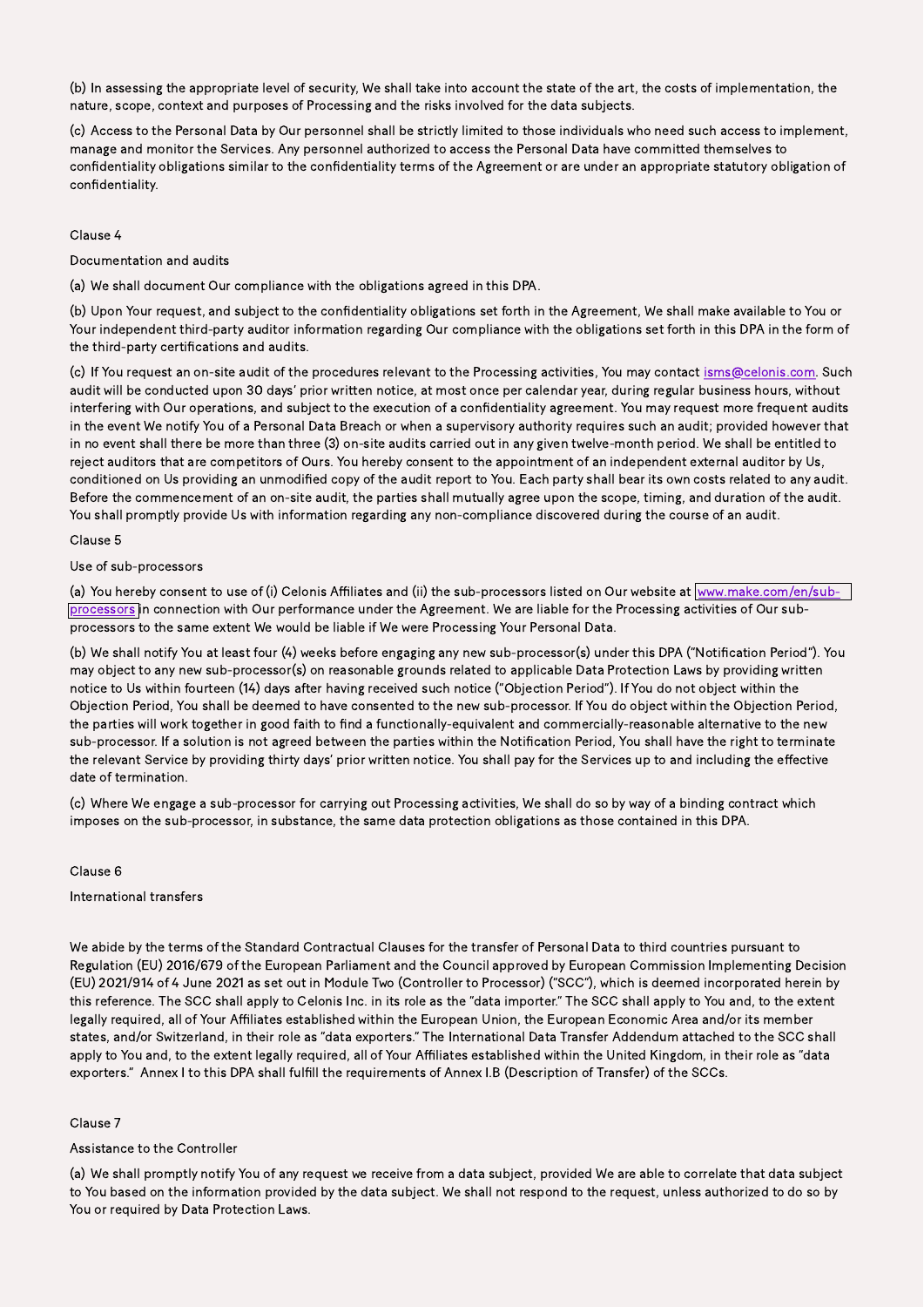(b) Taking into account the nature of the Processing, We will reasonably assist You to fulfill Your obligations as Controller to respond to data subject requests.

(c) We shall not be liable in cases where You fail to respond to a data subject's request completely, correctly, in a timely manner, or otherwise in accordance with Data Protection Laws.

(d) Taking into account the nature of the Processing and the information available to Us, if you request, We shall assist You in carrying out a data protection impact assessment in cases where the Processing is likely to result in a high risk to the rights and freedoms of natural persons.

#### Clause 8

#### Notification of Personal Data Breach

(a) In the event of a Personal Data Breach, we shall cooperate with and reasonably assist You to comply with Your obligations under applicable Data Protection Laws, taking into account the nature of Processing and the information available to Us.

(b) In the event of a Personal Data Breach by Us, We shall notify You without undue delay after becoming aware of the breach. Such notification shall contain, at least: (a) a description of the nature of the breach (including, where possible, the categories and approximate number of data subjects and data records concerned); (b) the details of a contact point where more information can be obtained; (c) its likely consequences and the measures taken to address the breach.

(c) You shall send the contact details of the person to notify in case of Personal Data Breaches to security-incident@celonis.com.

(d) Where, and insofar as, it is not possible to provide all of the information specified in (b) above at the same time, the initial notification shall contain the information then-available and further information shall, as it becomes available, subsequently be provided without undue delay.

#### Clause 9

#### Final provisions

(a) Each party's and all of its Affiliates' liability, taken together in the aggregate, arising out of or related to this DPA, whether in contract, tort or under any other theory of liability, is subject to the 'Limitation of Liability' section of the Agreement.

(b) This DPA constitutes the entire agreement between the parties regarding Our Processing activities, and supersedes all prior and contemporaneous agreements, proposals and representations, whether written or oral, concerning the subject matter hereof. Upon notification to You, We may update this DPA from time-to-time. Any revised version shall become effective upon renewal of Your Subscription under the Agreement.

(c) If You are domiciled in the European Union, the European Economic Area and/or their member states, Switzerland, and the United Kingdom, this DPA is subject to the laws of the country in which You are domiciled. For all other cases, this DPA is subject to the laws applicable to the Agreement. For any disputes arising out of or in connection with this DPA, the parties submit to the exclusive jurisdiction of the courts established in the country whose laws govern this DPA.